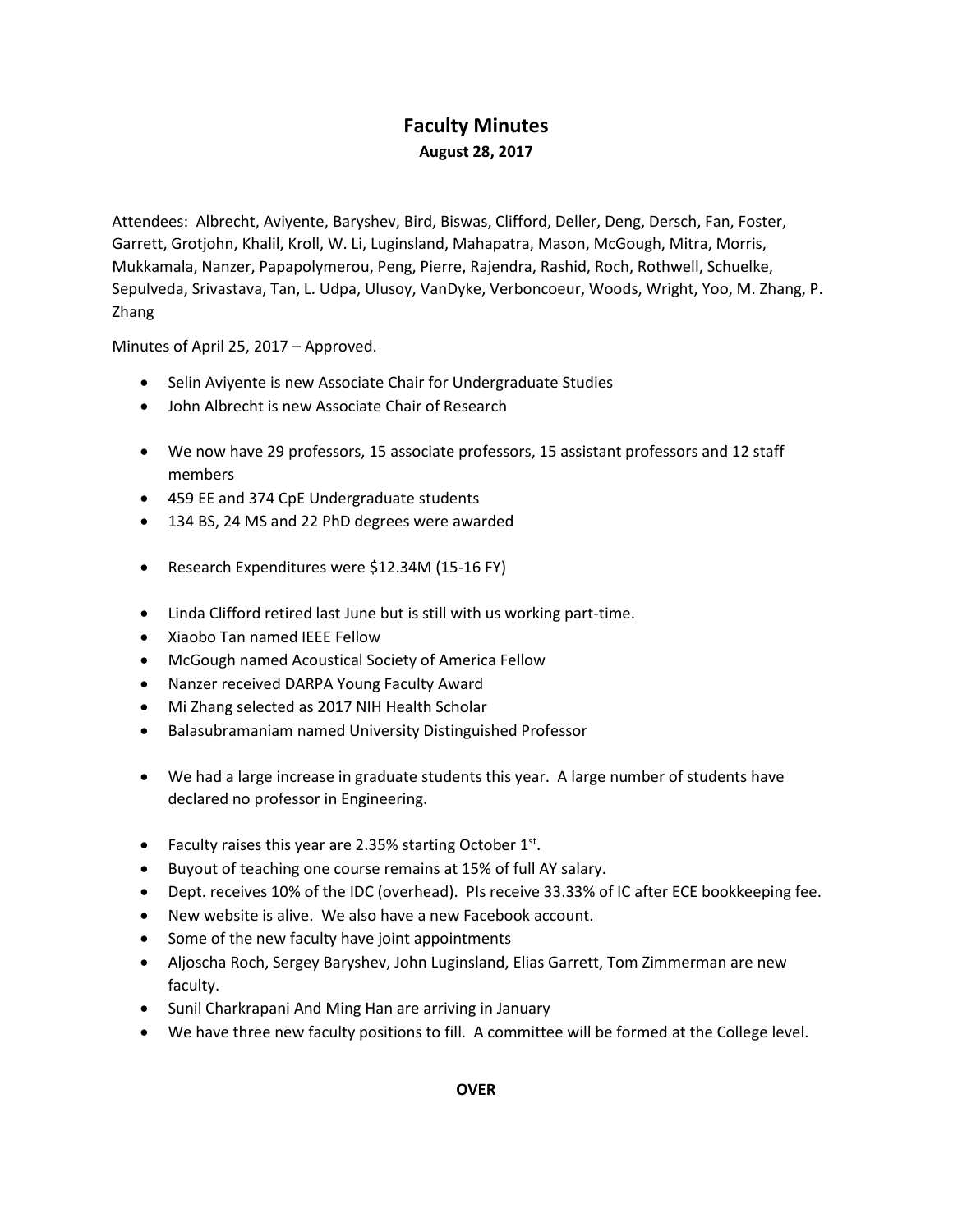- UGSC completed benchmarking study in 16-17 and identified key courses that are missing from our curriculum
	- o 400-level robotics course with a possible lab
	- o 300-level semiconductors course
	- o 400-level DSP course with a lab
	- $\circ$  ECE 802 Need to increase number of students, some taught several times and not turned in permanent course. Proposal is to limit to 4 per semester, Priority will be given in new faculty, vetting any area group and GSC, Area groups to show how course will be covered without affecting core courses, cannot be offered more than once in 2-yr period, If same course offered 2 times max and then decide for permanent.
- Put in travel requests 2-3 weeks before you travel.
- Current Graduate Student Handbook is dated March 26, 2013. Some policies have changed, a Concise set of requirements, checklists are given in the appendix that are very useful and need a more prominent location, department areas of specialization should be better mapped to the website and some policies might be revisited for further discussion and/or recommendations.
- We are continuing to revise the Graduate Student Handbook the will lead to an updated handbook, lead to an HTML version online that contains links, and updates to links and online resources.
- ECE will offer MS EE program for Nexteer employees at Midland facility. Program will be open to employees of other companies.
- The following breakout topics were discussed: Graduate Curriculum and Research Issues and Undergraduate Curriculum.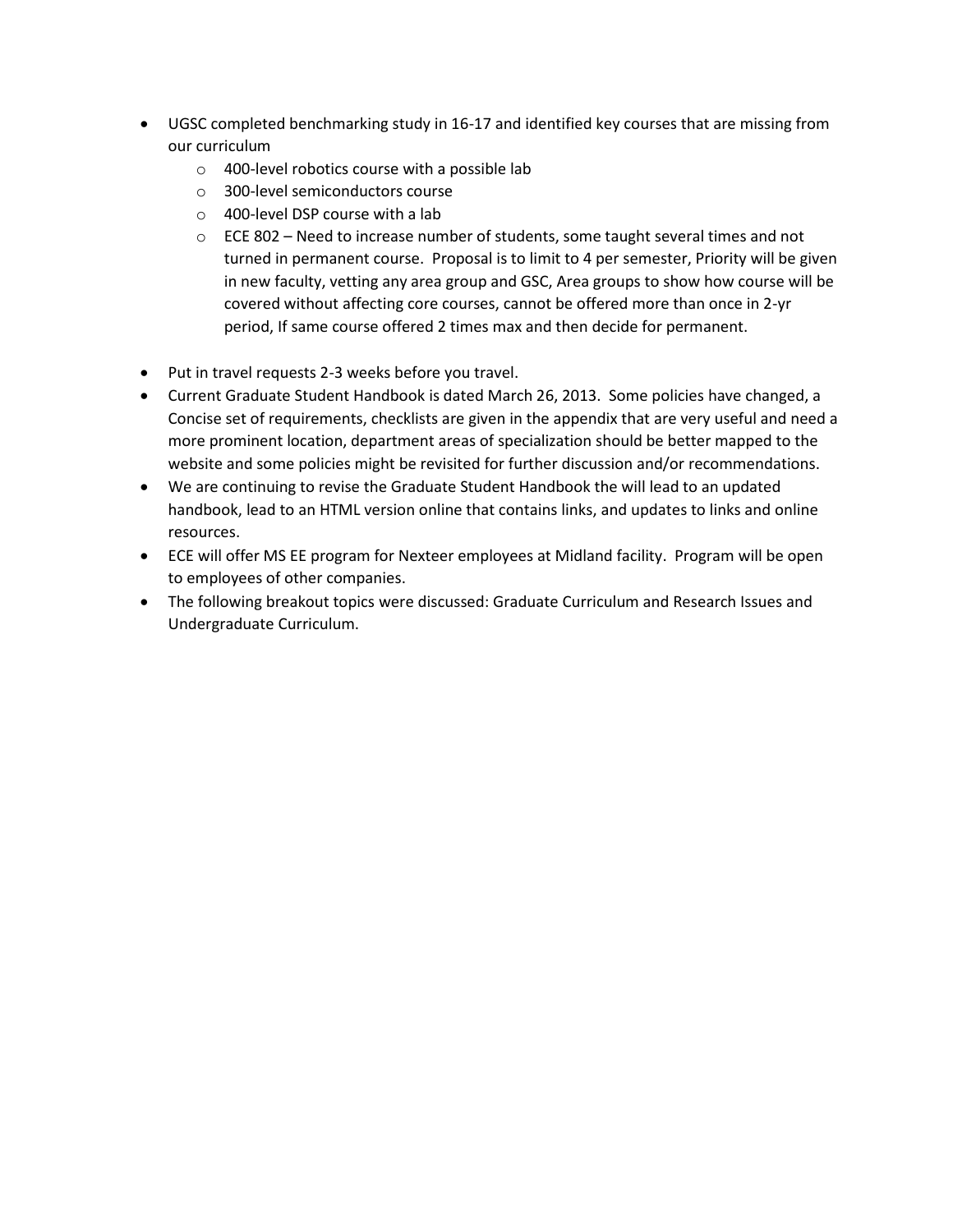### **Faculty Meeting Minutes**

August 29, 2016

Attendees: Albrecht, Asmussen, Aviyente, Ayres, Balasubramaniam, Bird, Biswas, Chahal, Clifford, Deller, Deng, Dersch, Fan, Foster, Grotjohn, Hogan, Jacovides, Kempel, Khalil, Kroll, Li, Mason, Mitra, Morris, Mukkamala, Nanzer, Papapolymerou, Peacock, Pierre, Rashid, Ren, Rothwell, Salem, Schuelke, Sepulveda, Srivastava, Stewart, Strangas, Tan, Ulusoy, VanDyke, Verboncoeur, B. Wang, C. Wang, Wierzba, Woods, Wright, Yoo, P. Zhang

Faculty minutes of 4/14/16 approved as amended

### **John Papapolymerou** – Welcome

Goals

- 150 EE/CpE degree students per year
- 75 PhD Graduates/FTE per year (37 graduates per year for the department) who are mention to be leaders in the industry, government and academia
- Growing size and status of research and graduate programs with a focus in areas of national and social benefits
- Continue to grow the size of the department

### Department Statistics

- 56 faculty 28 Professors, 15 Associate Professors, 13 Assistant Professors
- 13 Staff
- 234 Graduate Students
- 454 EE Undergrad Students; 353 CpE Undergrad Students
- (2015 data) 119 BS Degrees awarded, 22 MS Degrees awarded, 20 PhD Degrees awarded
- Research expenditures \$14.98
- EE Ranking 43 (up from 48); CpE Ranking 42 (up from 46)
- Enrollment is going up
- Faculty merit raise funds this year is approximately 2.35%
- Buyout remains at 15% of the full AY salary

#### New Business

- New members of Department are Yiming Deng, Qi Fan, Jeffrey Nanzer, Vaibhav Srivastava, Ahmed Cagri Ulusoy Sangmin Yoo, and Peng Zhang. Wicklein will join us in January 2017. Thank you is given to the Research Committees for all their hard work.
- ABET will be here in October. Please provide any documentation needed for the visit to the committee.
- Please provide 2 page write-up of your research activities for a brochure to Radha by 8/31/16.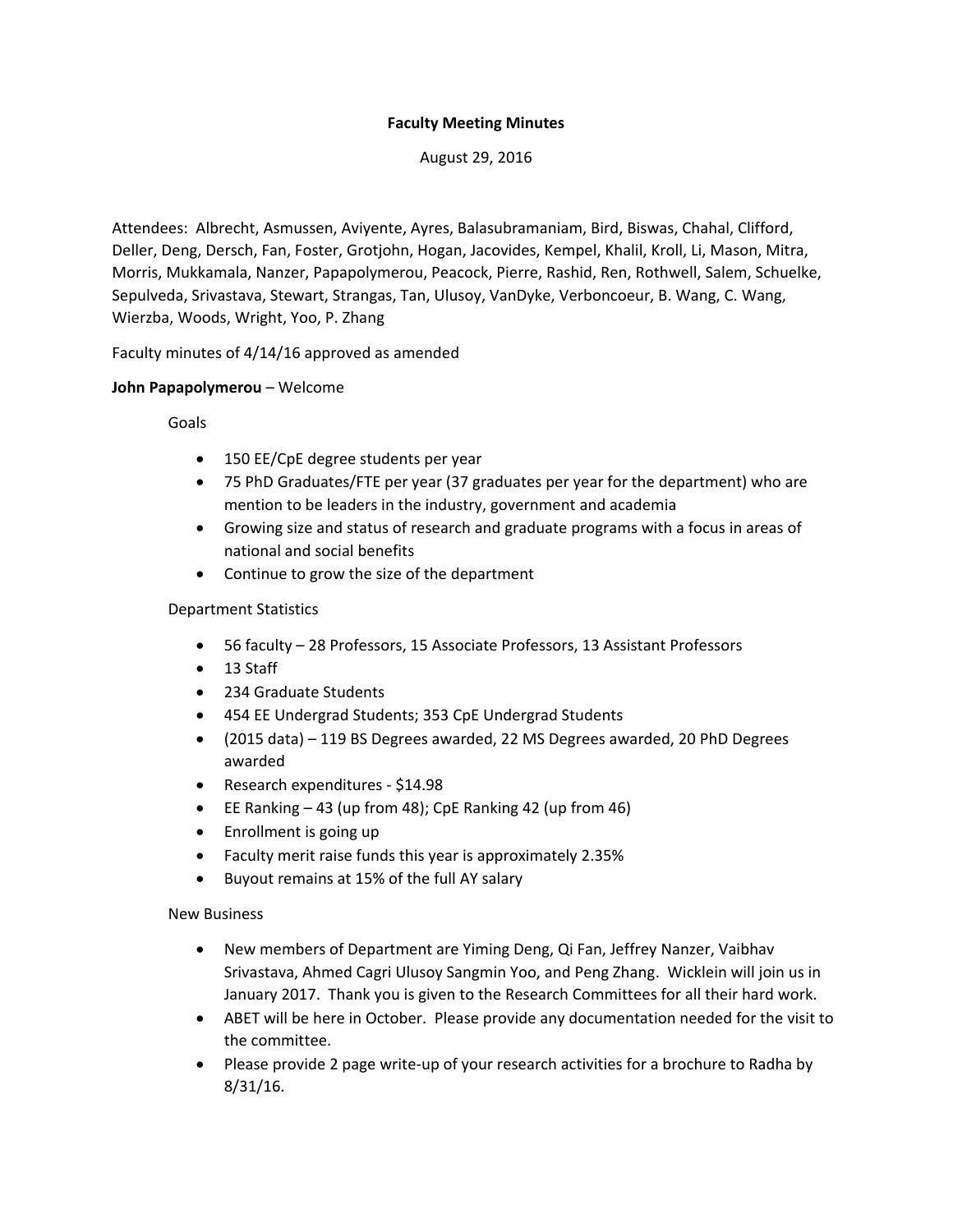- There is a new policy of an annual review for the P&T Committee for all non-tenured faculty.
- New visiting scholars' policy: \$1500 one time processing fee is starting on  $1/1/17$ . This fee can be charged to research funds.
- Please fill out and return the Technical Interest Research Group questionnaire.
- On-Line Course Offerings There is a strong push to move forward with an on-line MS program. We need to consider how and if we should move forward with this.
- CANVAS (Connected and Autonomous Networked Vehicles for Active Safety) Initiative at MSU – Hayder Radha is the Director of the new center

**Yiming Deng, Qi Fan, Jeffery Nanzer, Vaibhav Srivastava, Ahmed Cagri Ulusoy, Sangmin Yoo, and Peng Zhang** gave reports on their research

**Tim Hogan** – Graduate Program

- The Graduate Student Handbook is dated March 26, 2012, and some policies have changed, e.g., adding classes after receiving a grade, and should be updated
	- o Requirements and checklists are given in the Appendix and should be moved to a more prominent location
	- o Department areas of specialization should be better mapped to the website
	- o Some policies might be revisited for further discussion/recommendations (such as transfer credits, etc.)
- Last Year we initiated drafting a revised Graduate Student Handbook and we would like to continue this:
	- o Leading to an updated handbook
	- o Leading to an HTML version online that contains links and cross-links
	- o Updates/creation of forms such as an application for a Linked MS/BS degree
	- o Updates to links and online resources (GRS and GradPlan).
- Teaching Assistantships
	- $\circ$  49 lab sections, not including ECE 203 (~16 TAs at ½ time)
	- o 22 applications received
		- 15 applicants with Speak Test Scores of 50 or more, or are native English speaking
		- 4 applicants with Speak Test Scores of 45
		- 3 applicants with speak Test Scores of 40
		- 2 applicants did not show up for the scheduled Speak Test
		- After initial appointments, 6 offers were later rejected
	- $\circ$  We have talked about using TA's for recruiting, but faculty are unsure of how many they can count on
	- $\circ$  Can we place some TA positions within the funding portfolio of each area group for them to use as the group decides?
	- o Electrosciences: Electromagnetics, Electronic Materials and Devices; Computer Engineering and VLSI; System: Power, Control and Robotics; Systems: Communications & Signal Processing – there are faculty listed in multiple areas and have lab sections equally divided between areas.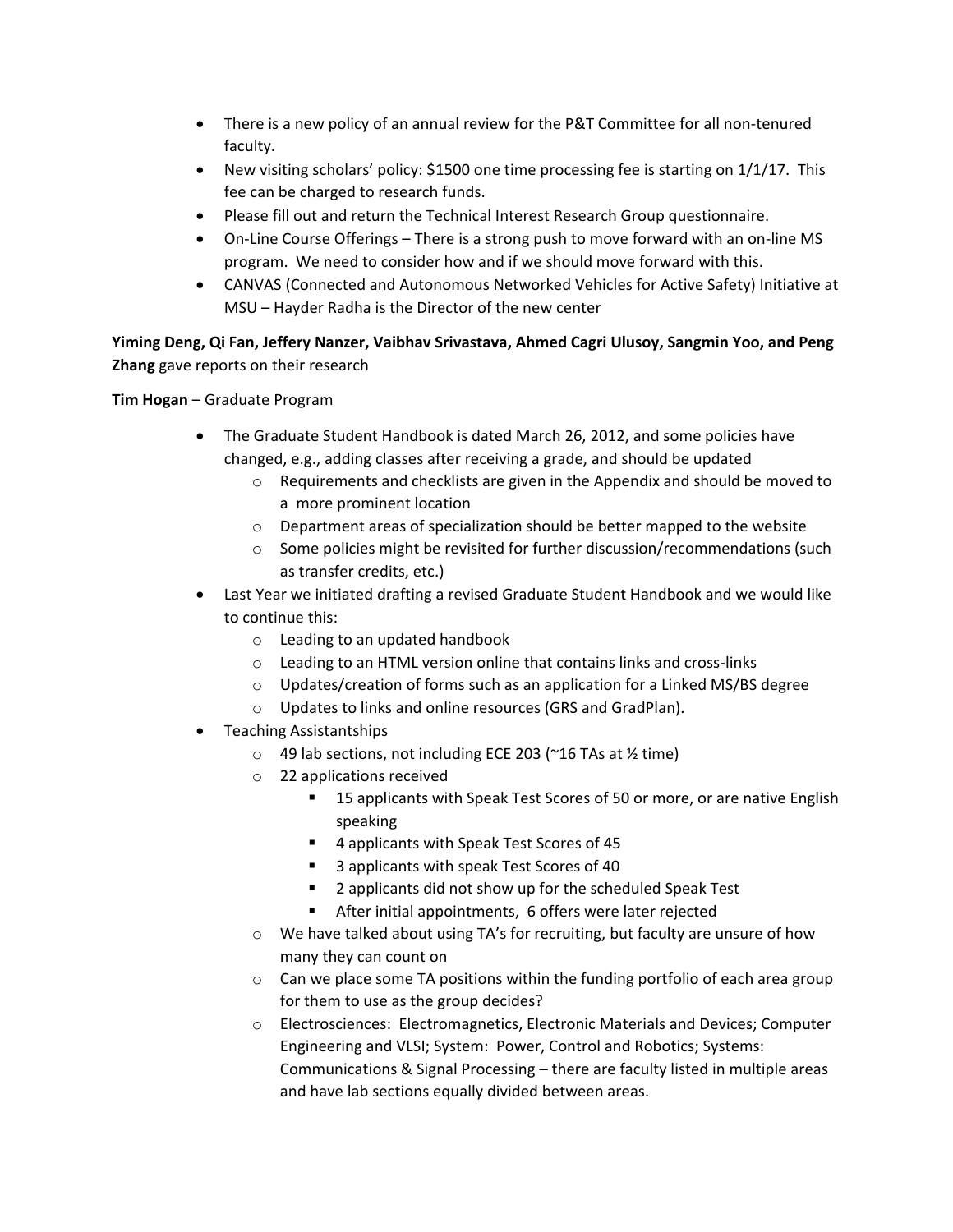- Is it better to have the area groups choose the  $TA's$  for the courses they teach?
- Would an allocation of some of the TA slots to the area groups empower them during recruiting of new students?
- **If TA applications go online, should it be first come, first served if** multiple area groups wish to hire the same student as a TA?

## **Elias Strangas** – ABET

- We are almost finished with ABET. We have submitted the two self-study reports, collected all the required material and organized the visit, which will be October 2 to 4, 2016.
- There will be two reviewers (Cameron Patterson, USAF, and Ed Kelly, VA Tech) and we are organizing the material for easy access for them. Patterson has already sent us detailed questions.
- We need to turn in books, tell undergrad students that they may be interviewed, and should be available to meet with the interviewers

### **Kalyanmoy Deb** – GARFAC

- $\bullet$  Fall 754 applications
	- 112 Admissible; 215 Denied, 368 Incomplete
	- Accepted 39 (MS Students 8 are GE-Edison, 10 are self-supported) 17 RA's, 1 UDF and 2 EDF
	- \$97,366 GOF funds for entire year; allocated #40K to MSU CANVAS led by Radha
	- Fall 2017 deadline is now mid-December 2016
	- UDF/EDF needs to be submitted on January 20; please encourage international students to apply if they have a 3.5 GPA or better

# **Nelson Sepulveda** – GARFAC

- Need to promote ECE recruiting on-line (Facebook, Twitter, LinkedIn, etc.)
- We need to be more aggressive in recruiting the best students and make offers they cannot refuse.

# **Wen Li** – Public Relations/Space

- **.** [www.ece.msu.edu](http://www.ece.msu.edu/) needs to be updated; the content, news and highlights for profiles. We have a new design and we will be implementing it soon.
- We need to advertise on IEEE Marketplace for student recruitment
- We need faculty to give updated profiles and new photos.
- Space is challenging: consolidation of grad office space, sharing of labs and student office space is being encouraged for more efficiency.
- Please ask graduate students to return keys before graduation.

# **Leo Kempel**

 COE is growing. 1460 first year students have been welcomed; 34 faculty and staff had orientation; more searches have yet to happen.